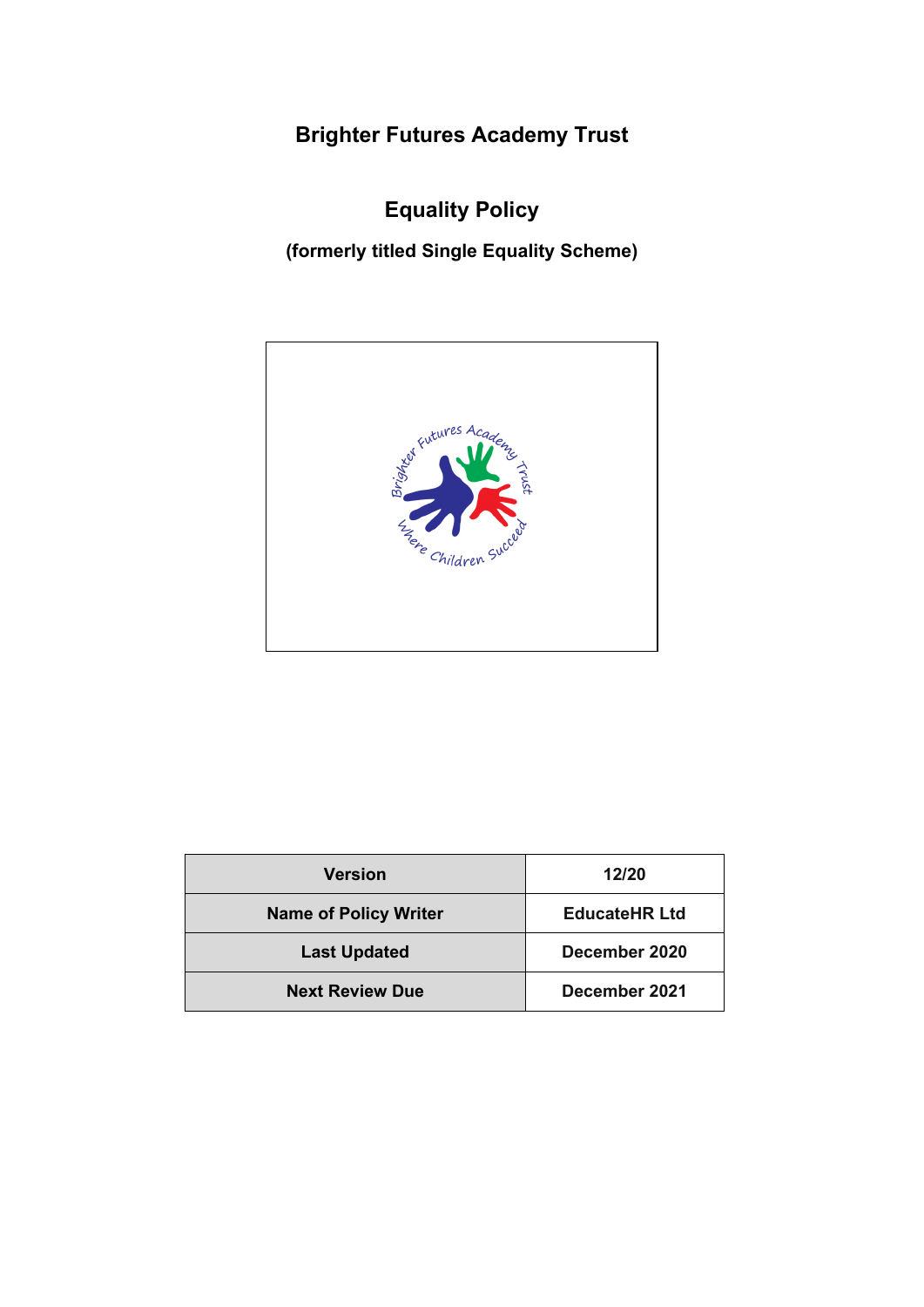# **Contents**

| Appendix 2: Examples of school activities contributing to equalities best practice  14 |  |  |
|----------------------------------------------------------------------------------------|--|--|
|                                                                                        |  |  |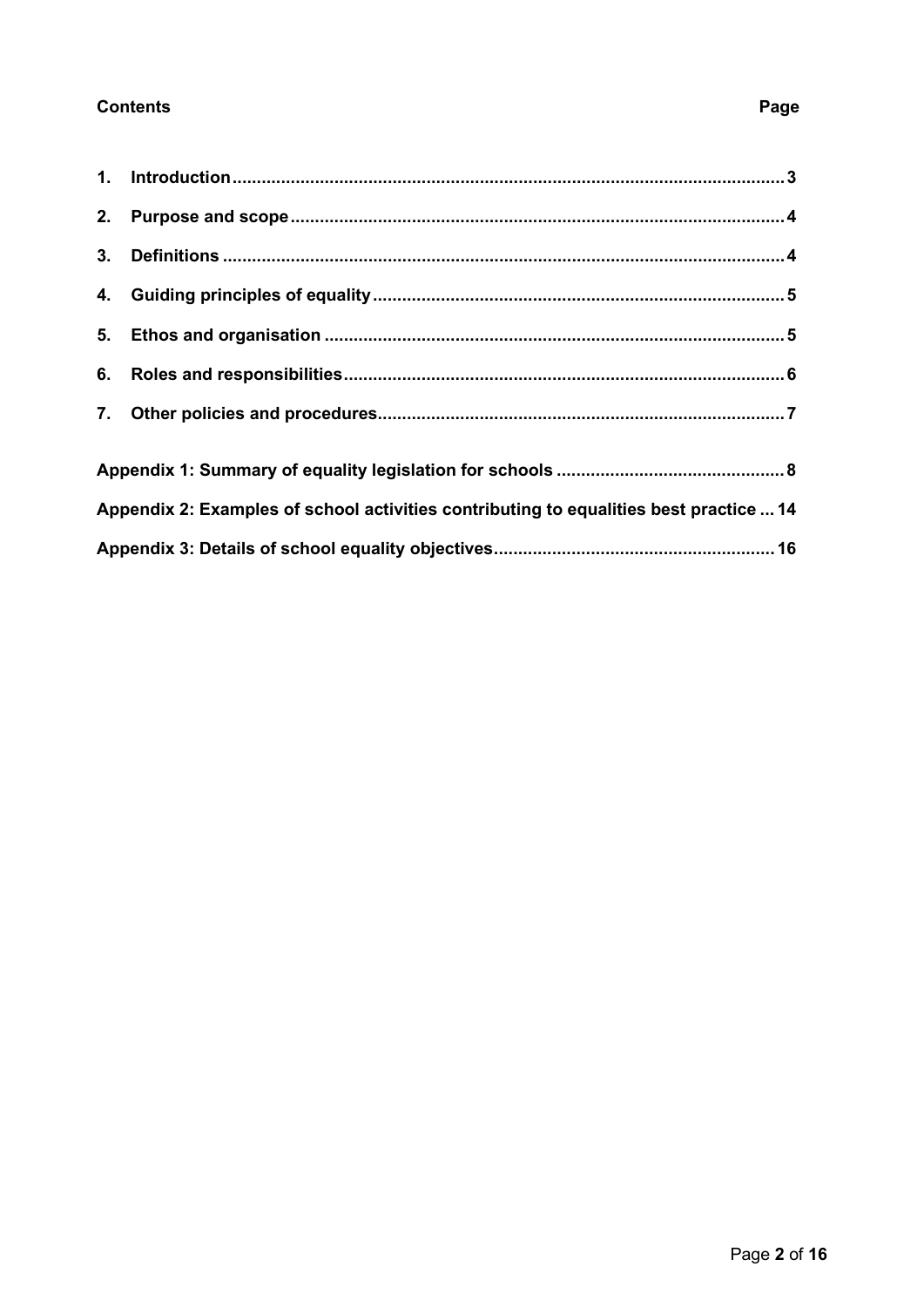## <span id="page-2-0"></span>**1. Introduction**

- 1.1 The academy undertakes to meet all its statutory obligations in relation to the Equality Act 2010 (which replaced previous equality legislation including the Race Relations Act, Disability Discrimination Act and Sex Discrimination Act).
- 1.2 The Equality Act 2010 constitutes a single, consolidated source of discrimination law, covering all types of discrimination which are unlawful. Its introduction simplified the law by removing inconsistencies and anomalies that had developed over time in the existing legislation, and in certain areas it extended legal protection from discrimination.
- 1.3 The Equality Act 2010 replaced the previous three sets of duties on schools to promote disability, gender and race equality through the mechanism of having equality polices and action plans for each of these discrete categories (although many schools chose to meet these previous duties by combining the three policies into a 'single equality policy') with a new equality duty which consists of two parts: the 'general' equality duty and 'specific' equality duties.
- 1.4 Schools were required to comply with these updated duties from 6 April 2012, although certain duties were further enhanced and clarified by the subsequent introduction of the Equality Act 2010 (Specific Duties and Public Authorities) Regulations 2017.
- 1.5 The general duty is the overarching legal requirement for public sector employers (such as schools) in relation to equality. It means they must consider how their policies, practices and day-to-day activities impact on pupils and staff, and under the general duty, such employers are required to have 'due regard' to the need to:
	- eliminate unlawful discrimination, harassment and victimisation
	- advance equality of opportunity between those who share a protected characteristic (as specified in the Equality Act 2010) and those who do not (this is defined in the legislation as having due regard to the need to remove or minimise disadvantages)
	- foster good relations between those who share a protected characteristic and those who do not (this is defined in the legislation as having due regard to the need to tackle prejudice and promote understanding).
- 1.6 The two specific duties for schools aim to assist them in meeting the general duty. These duties require schools to:
	- publish information (which must be updated at least annually) to show how they are complying with the equality duty
	- prepare and publish at least one specific and measurable equality objective no less than every four years.
- 1.7 None of the information to be published (see below for definition) must be in a form from which an individual pupil, or employee, of the school can be identified.
- 1.8 The obligation to publish equality information and objectives is contained in the Equality Act 2010 (Specific Duties and Public Authorities) Regulations 2017 which came into force on 31 March 2017. These regulations clarify that schools and academies are required to publish equality objectives (if they have not already done so) by 30 March 2018 and to renew them no more than four years after the date on which they were last published.
- 1.9 In addition to ensuring compliance with legislative requirements, schools and academies should be aware not only that equality is integral to the Common Inspection Framework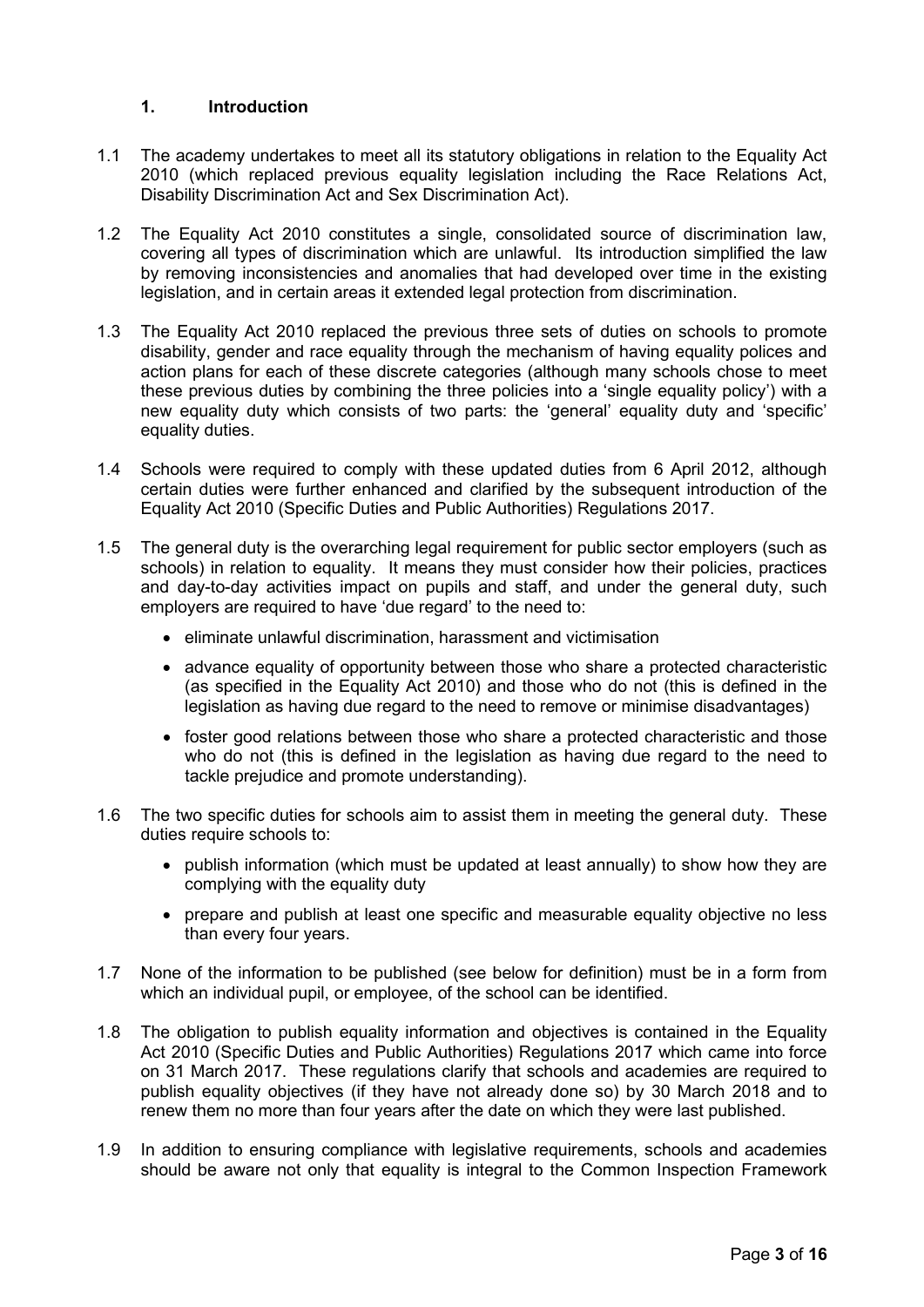but also that equality and diversity are specified factors which must be taken into account in all of Ofsted's key judgements.

## <span id="page-3-0"></span>**2. Purpose and scope**

- 2.1 The academy recognises and welcomes its duties under the Equality Act 2010 as both a provider of education and as an employer.
- 2.2 The academy fully acknowledges that it is unlawful to discriminate against a pupil (or prospective pupil) or member of staff (or prospective member of staff) by treating them less favourably on the basis of certain protected characteristics (those defined by the Equality Act) and undertakes to observe its duties in these respects.
- 2.3 The academy believes that all pupils, and all members of staff, should have every opportunity to fulfil their potential regardless of their background, identity and circumstances.
- 2.4 The academy is committed to creating a community that recognises and celebrates difference and diversity within a culture of respect and cooperation, and fully appreciates that a culture which promotes equality will create a positive environment.
- 2.5 The academy believes that such an approach will foster a shared sense of belonging for all who work at, or learn in, or may otherwise be stakeholders in the academy, including those in the community who access our services in a broader sense.
- 2.6 The academy recognises that equality will only be achieved by the whole school community working together and that this will involve cooperation between our pupils, our staff, our governors and our parents/carers as well as other stakeholders and those with a less formal connection to the academy.

## <span id="page-3-1"></span>**3. Definitions**

- 3.1 The Equality Act 2010 provides protection from discrimination. Discrimination can be subdivided into several different types of unlawful behaviour, including:
	- direct discrimination (this includes discrimination 'by association' and 'by perception')
	- indirect discrimination
	- victimisation
	- harassment

plus (although these latter types only arise in relation to disability)

- discrimination arising from a disability
- failure to make reasonable adjustments for disability.
- 3.2 Protected characteristics under the Equality Act 2010 are (in alphabetical order):
	- age
	- disability
	- gender reassignment
	- marriage and civil partnership
	- pregnancy and maternity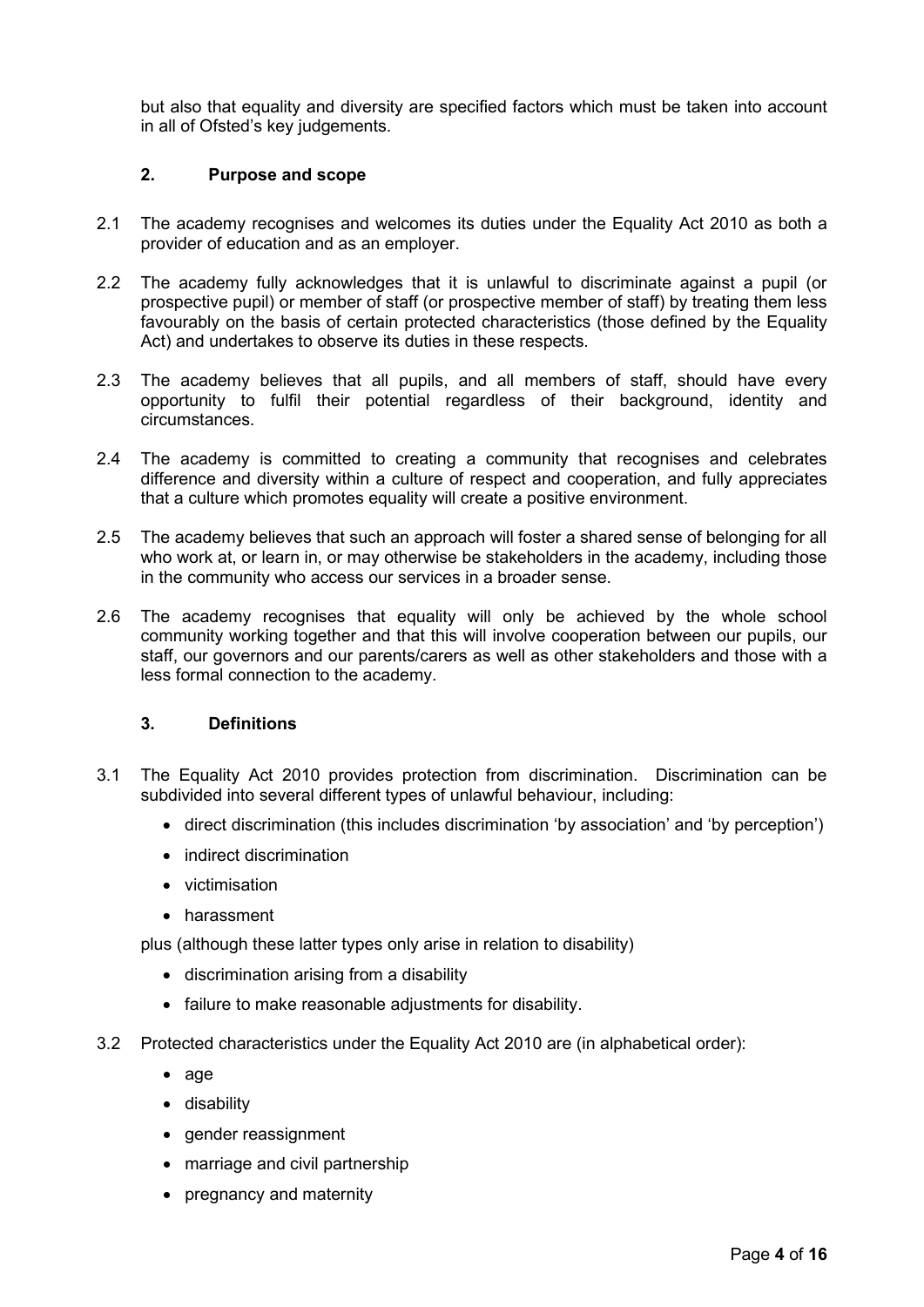- race (including colour, ethnic or national origins and nationality)
- religion or belief
- sex (including issues of transgender or intersex)
- sexual orientation.
- 3.3 The academy acknowledges that two of the above protected characteristics, namely age and marital status (including civil partnership), are effectively applicable to members of staff only, rather than to pupils/students.
- 3.4 The Equality Act 2010 specifies that 'publishing' (information) equates to making (the information) available in a manner that is readily accessible to the public. In relation to the academy this will most often be achieved by making such information freely available on the organisation's website.

## <span id="page-4-0"></span>**4. Guiding principles of equality**

- 4.1 To regard all learners (and potential learners) as being of equal value.
- 4.2 To observe good equalities practice in all aspects of staff recruitment, retention and development.
- 4.3 To recognise and respect difference and diversity.
- 4.4 To foster positive attitudes and relationships, and a shared sense of cohesion and belonging.
- 4.5 To be proactive in reducing and removing inequalities and barriers that already exist.
- 4.6 To consult and involve widely in the belief that adherence to these principles will benefit not just the organization itself but society as a whole.

## <span id="page-4-1"></span>**5. Ethos and organisation**

- 5.1 The academy has an essential ethos of inclusivity, within which diversity is positively celebrated.
- 5.2 The academy recognises that the promotion of equality and the fostering of good relations are the responsibility of every individual associated with the organisation.
- 5.3 The academy undertakes to ensure that each curriculum subject or area is kept under continual review to guarantee that teaching and learning always reflect the principles listed above.
- 5.4 The academy undertakes to ensure that resource allocation will always be in accordance with the principles listed above.
- 5.5 The academy undertakes to ensure that the principles listed above apply to the full range of our policies, practices and protocols, including (although not limited to) those that are concerned with:
	- admissions
	- attendance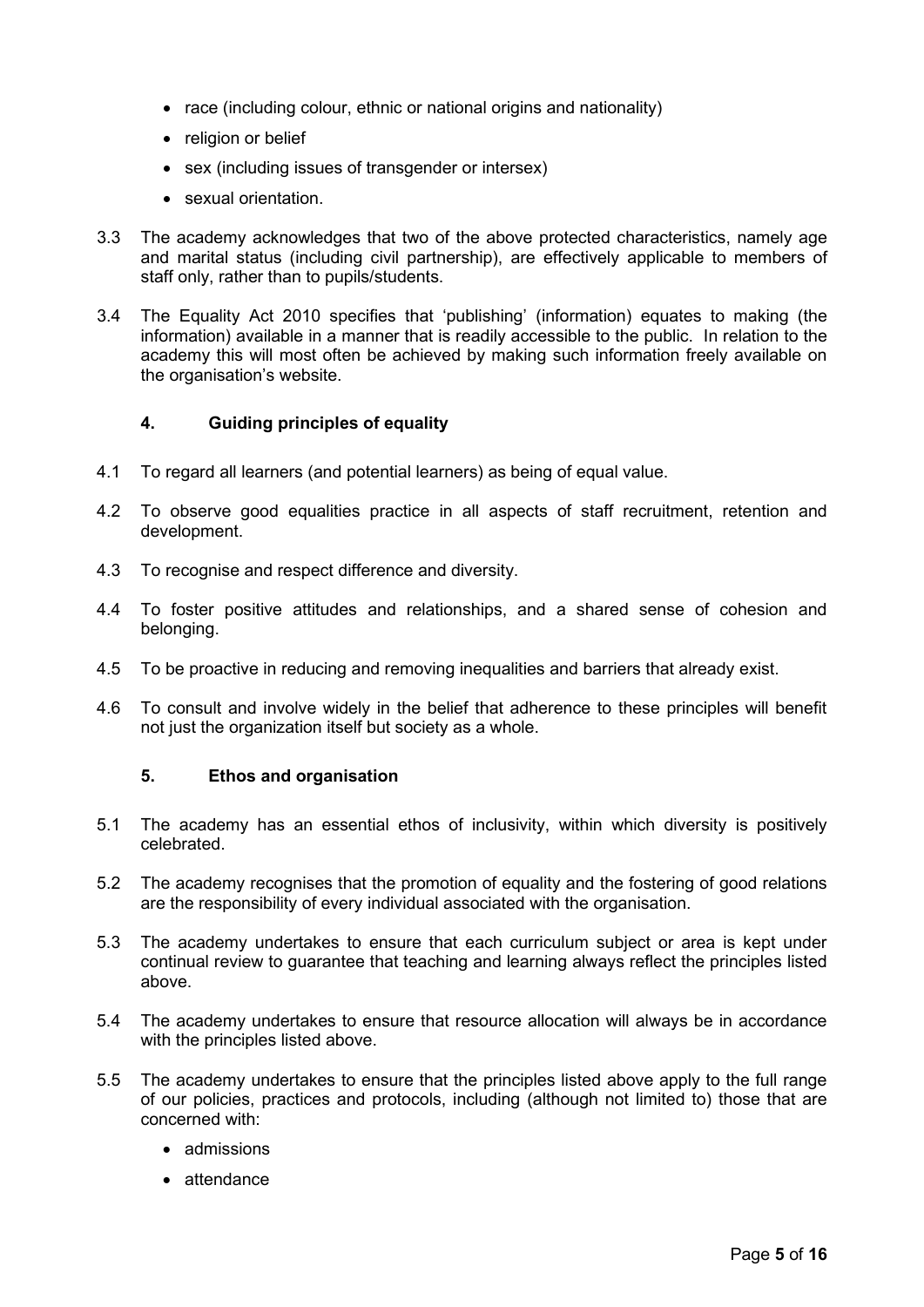- care, guidance and pastoral support
- pupil behaviour (including discipline and exclusions)
- pupils' personal development, welfare and wellbeing
- pupils' progress, attainment and achievement
- staff recruitment and retention
- staff training and continuing professional development
- teaching styles and strategies
- working together with parents/carers
- working together within the wider community.
- 5.6 The academy appreciates that treating people equally does not necessarily involve treating them all the same, and recognises that our policies, procedures and activities must not discriminate but must take account of diversity in being alert to the potential barriers and disadvantage that pupils, staff and parents/carers might variously face in relation to their possession of protected characteristics.

## <span id="page-5-0"></span>**6. Roles and responsibilities**

- 6.1 All members of staff have a duty to:
	- be aware of equality issues
	- assist in planning and delivering a curriculum which reflects the above principles
	- engage with such training as may be appropriate to realise equality objectives
	- promote an inclusive and collaborative ethos at all times when undertaking their work duties on school premises and/or representing the academy in any other way
	- deal appropriately (in accordance with the staff handbook) with any prejudice-related incidents that may occur, including accurate recording of such incidents.
- 6.2 The headteacher is responsible for implementation of this policy and for ensuring that all staff are aware of their responsibilities and are provided with appropriate training and support.
- 6.3 The governing body is responsible for ensuring that the academy complies with equality legislation, and that this policy and its related procedures are implemented effectively.
- 6.4 The academy has a duty to publish information in relation to its equality duties. Much of the relevant information and analysis will relate to the school improvement plan and to evaluations of pupil data and this will be used to improve education for all groups in the academy.
- 6.5 The academy understands that this may involve monitoring and analysis of both pupil attendance statistics and pupil achievement by race, gender and disability, with a responsibility to take appropriate and prompt action in responding to any emerging data which establishes that additional support may be required in respect of a particular subgroup of pupils.
- 6.6 The academy undertakes to develop and publish (in a manner that is accessible to the public) specific and measurable objectives (to comply with the relevant legislation it is specified that an objective published by a public authority, such as a school, must be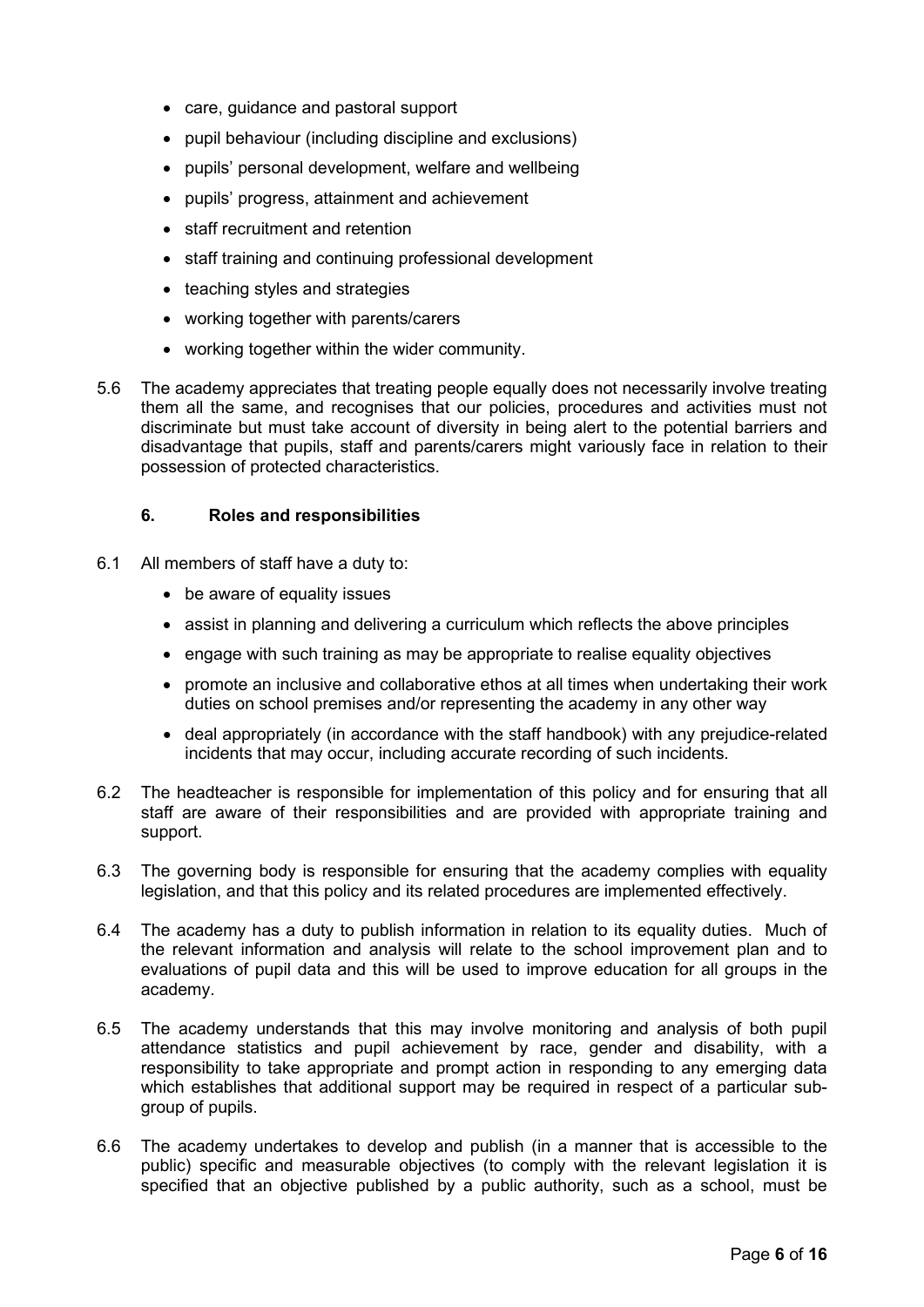'specific and measurable') at intervals of no more than every four years, and similarly undertakes to ensure that these objectives will be based on evidence that has been gathered in accordance with this policy.

- 6.7 The academy undertakes to review such objectives, and report upon progress towards them, at intervals of no more than twelve months.
- 6.8 The academy recognises that in establishments with less than 150 staff, the governing body will not be required to publish information in relation to their staff and is therefore only required to publish pupil-related data, although it is nonetheless acknowledged that it will be necessary to obtain appropriate information on the characteristics of the workforce to enable the academy to consider the impact of their policies and practices on those with particular characteristics and to determine whether specific objectives need to be set in relation to the workforce.

## <span id="page-6-0"></span>**7. Other policies and procedures**

- <span id="page-6-1"></span>7.1 This policy will be supported by the following policies and procedures:
	- School accessibility plan
	- School improvement plan
	- School incident reporting protocol
	- School inclusion and SEND policy/protocol
	- Staff handbook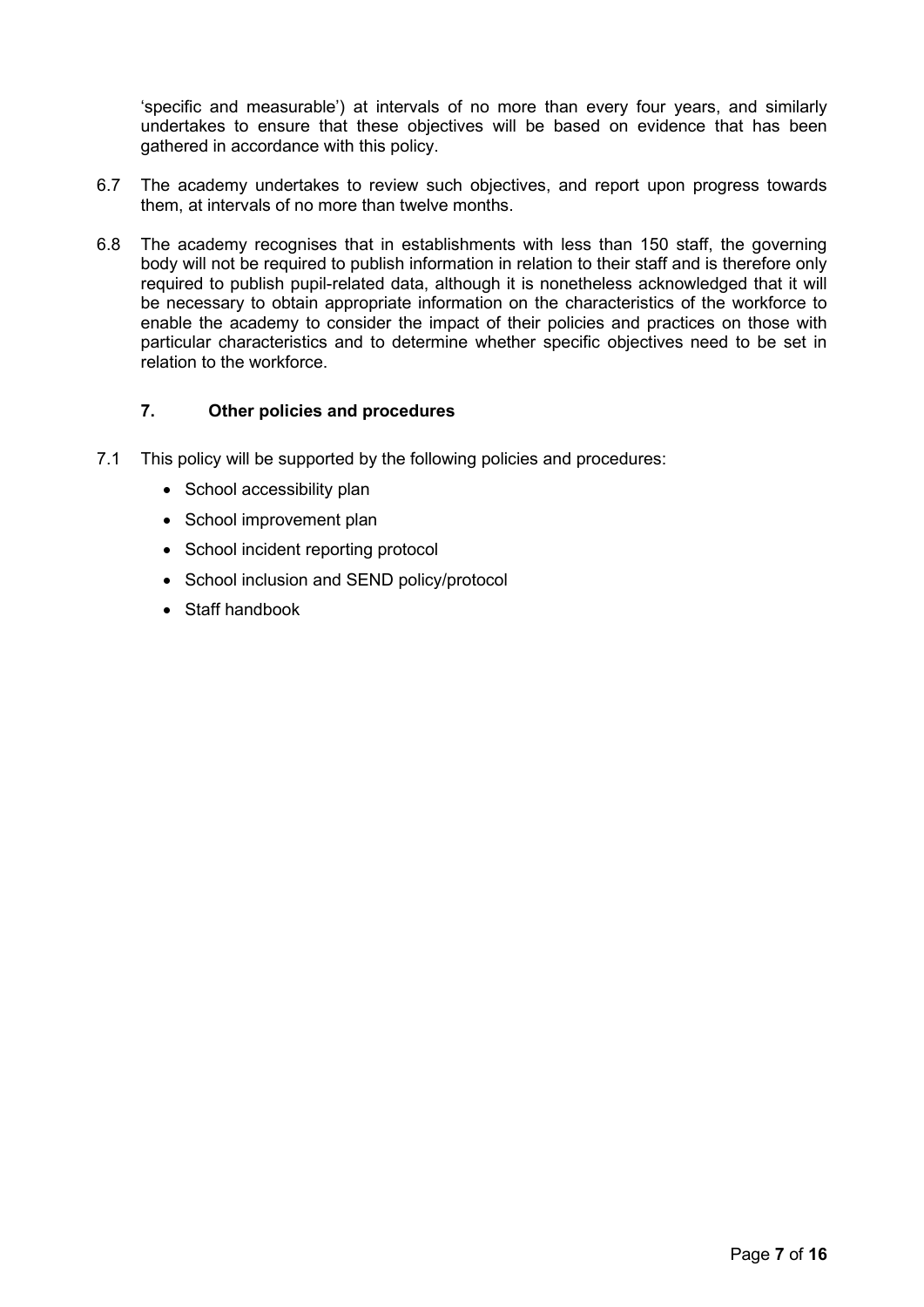## **Appendix 1: Summary of equality legislation for schools**

#### **Introduction**

This appendix summarises the requirements of disability legislation, and the duty to promote community cohesion. Every aspect of school life is covered by the above equality duties, and examples of areas covered are as follows:

For **pupils**\* this will include aspects such as:

- admissions and attendance
- teaching and learning, timetabling, homework, trips, visits, sports, breaks and lunchtimes, exams, clubs and extracurricular activities, and curriculum development, planning and delivery
- behaviour, discipline and sanctions, exclusions (permanent and fixed term)
- welfare and well-being
- progress and attainment.

*\*pupils are defined under the Equality Act 2010 ('the Act') by the following categories:*

- *i. prospective pupils (in relation to admissions arrangements)*
- *ii. pupils at the school (including those absent or temporarily excluded)*
- *iii. former pupils (if there is a continuing relationship based on them having been a pupil at the school).*

For **staff** this will include aspects such as:

- recruitment, selection, conditions of employment
- career progress, appraisal, CPD activities
- disciplinary, grievance, dismissal.

The duties also apply to those using the services of the school, for example parents/carers, and the wider community. The governing body carries ultimate responsibility for implementing equality legislation.

#### **Meeting these duties**

#### **Accessibility**

There is specific disability legislation in relation to disabled pupils and accessibility, and in relation to the relevant sub-group this means schools must plan strategically over time to:

- increase access to the curriculum
- make improvements to the physical environment of the school to increase access
- make written information accessible to pupils in a range of different ways.

Schools must ensure that disabled pupils do not receive treatment that is less favourable, and to satisfy this requirement of the Equality Act the school has a duty to make reasonable adiustments.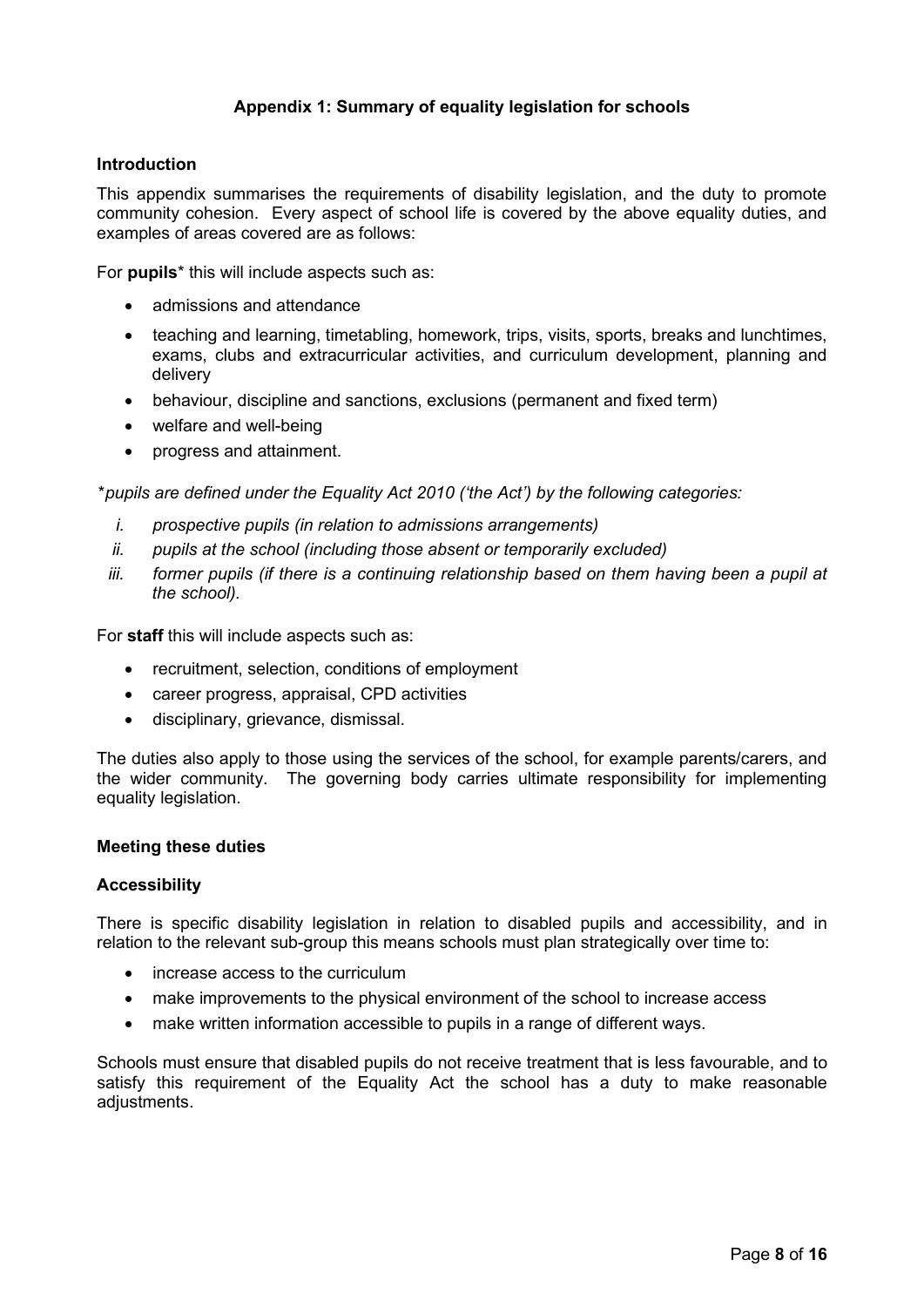## **Age, sexual orientation, religion and belief**

Schools must not discriminate on the grounds of age, sexual orientation or religion and belief. Age is not a protected characteristic for the school's provision in terms of pupils although it may be relevant in relation to the treatment of staff members.

#### **Community cohesion**

Schools have a responsibility to promote community cohesion, developing good relations across different cultures and different ethnic, religious (and non-religious) and socio-economic groups. This duty also includes other differences such as, for example, in gender, disability or sexual orientation.

## **Disability equality**

The general duty to promote disability equality is owed to all disabled people which means that schools must have due regard to the need to:

- promote equality of opportunity between disabled people and other people
- eliminate unlawful discrimination
- eliminate disability related harassment
- promote positive attitudes towards disabled people
- encourage participation by disabled people in public life
- take steps to take into consideration people's disabilities, even where that may involve more favourable treatment.

#### **Gender equality**

The general duty in this context means that schools must have due regard to the need to:

- eliminate unlawful discrimination and harassment
- promote equality of opportunity between men and women, girls and boys.

The duty also includes the need to consider actions to address the causes of any gender pay gap**.**

## **Transgender**

Transgendered people are explicitly covered by the gender equality duty. The term transgender refers to a range of people who do not feel comfortable with their birth gender and prefer to identify as another gender. Schools must respect the confidentiality of such persons (including those seeking gender re-assignment) and provide a supportive environment within the school community.

## **Race equality**

The general duty in this context means that schools must have due regard to the need to:

- take steps to take into consideration people's disabilities, even where that may involve more favourable treatment eliminate unlawful racial discrimination
- promote equality of opportunity
- promote good relations between people of different racial groups.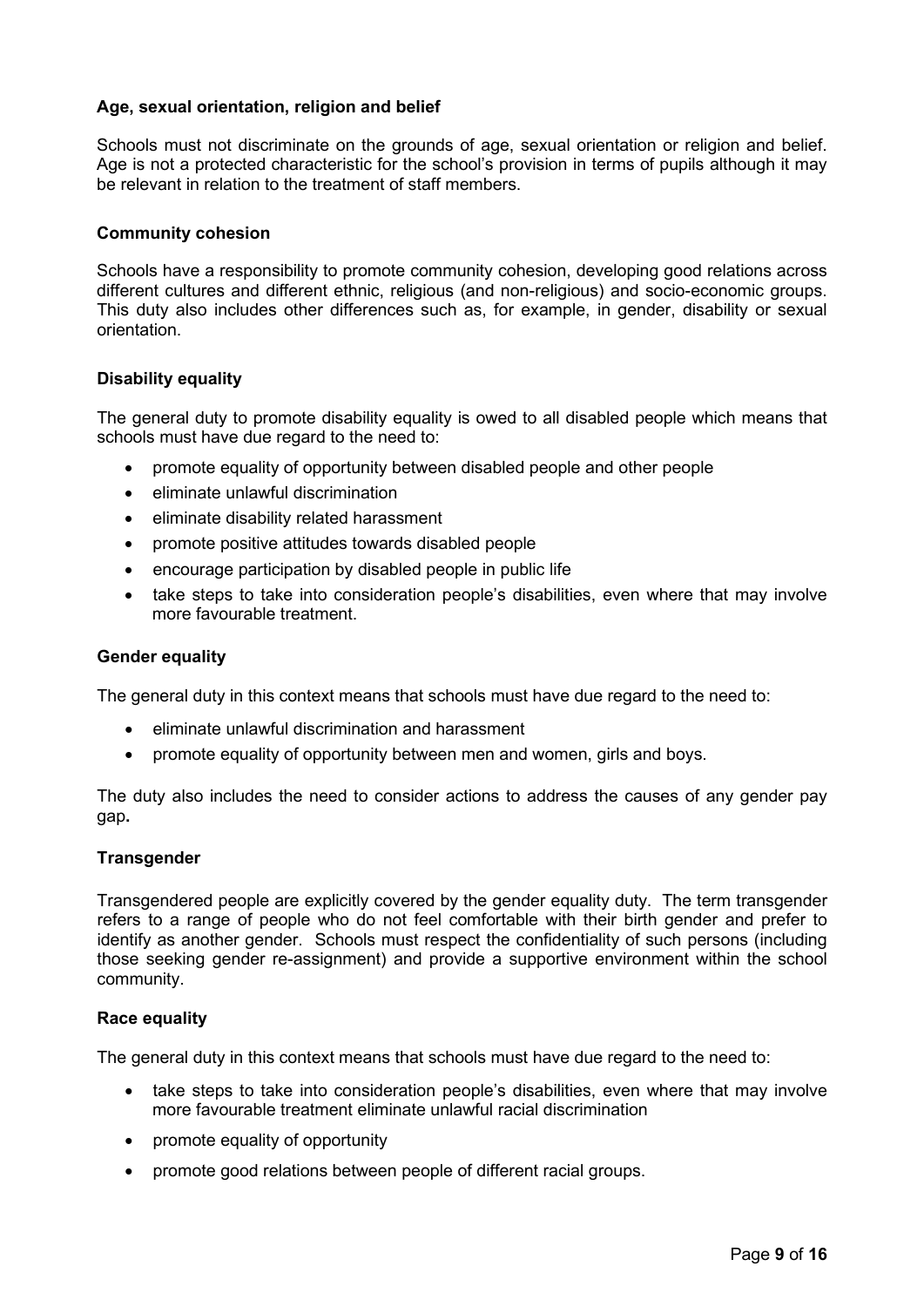## **Public Sector Equality Duty**

The Public Sector Equality Duty applies to maintained schools, academies and pupil referral units. The Duty requires public bodies to demonstrate that they are taking action on equality in relation to policies, delivery of services and public sector employment. The duty requires public bodies to take steps not just to eliminate unlawful discrimination and harassment, but also to actively promote equality of opportunity and to foster good relations. The duty also requires schools to:

- publish information to demonstrate compliance with the duty
- prepare and publish equality objectives.

Where a school has 150 or more employees, data about these employees will need to be published in addition to pupil data. In a school with fewer than 150 employees, only pupil related data will need to be published.

#### **Socio-economic duty**

A public sector duty applies to 'authorities' who, when making decisions of a strategic nature, must consider how to reduce the inequality of outcomes resulting from socio-economic disadvantage.

#### **Equality terminology**

The definitions given below relate to the terminology of the Equality Act 2010 and to its provisions:

#### **Protected characteristics**

The Act protects people from discrimination and harassment based on the following 'protected characteristics':

- age
- disability
- gender reassignment
- marriage and civil partnership
- pregnancy and maternity
- race.
- religion or belief
- sex
- sexual orientation

## **Discrimination**

Unlawful discrimination is defined in the Act as:

- direct discrimination (including discrimination based on perception or association)
- indirect discrimination
- discrimination arising from disability
- failure to make reasonable adjustments (for disabled people)

Victimisation and harassment may also represent forms of discrimination.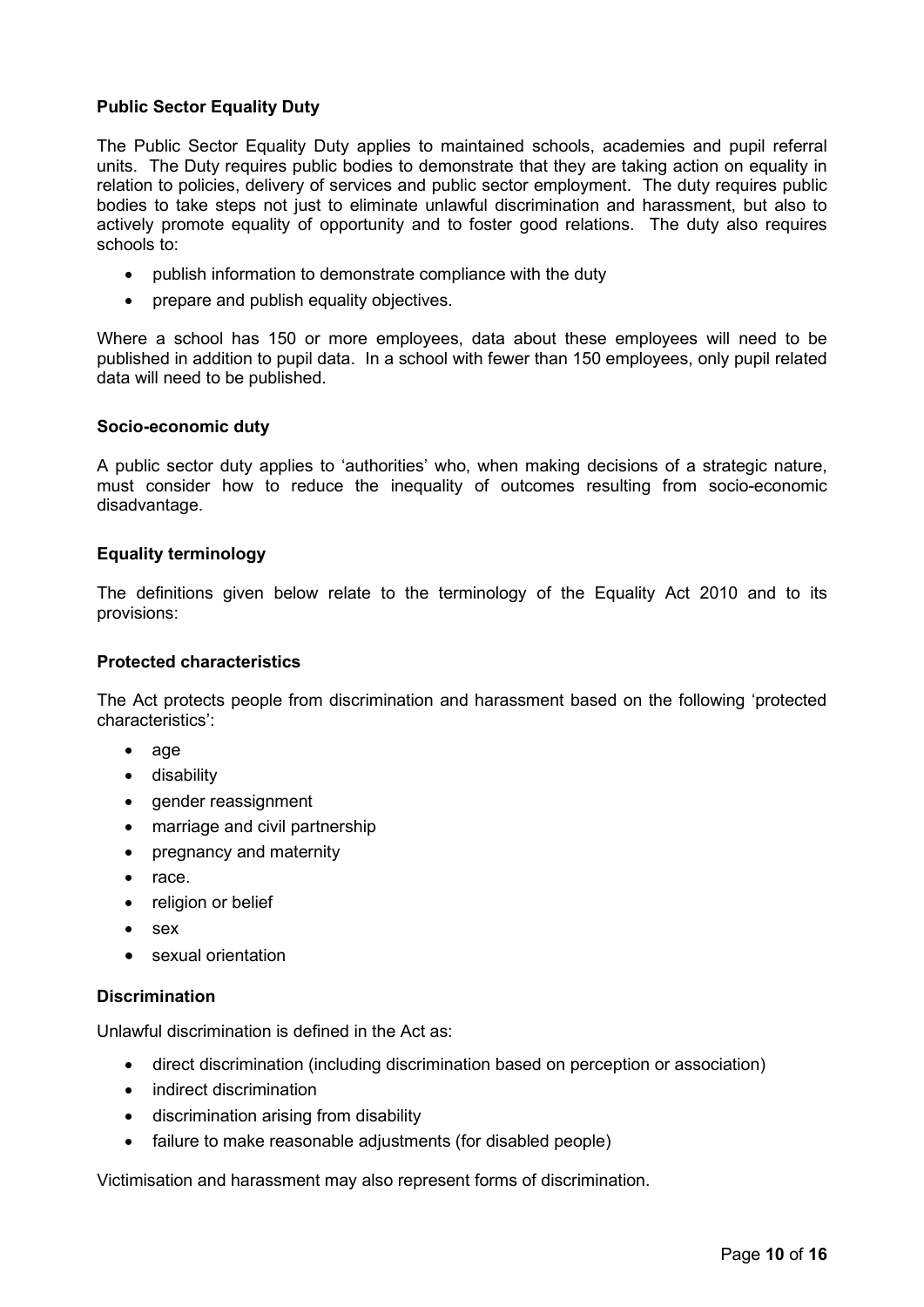## **Direct discrimination**

Direct discrimination occurs when a person is treated less favourably than another person would be treated because of a protected characteristic. A very basic example of this would be refusing to admit a child to a school as a pupil because of their race. Another basic example would be only allowing male members of staff to drive the school minibus. It is not possible to justify direct discrimination, so it will always be unlawful.

There are, however, exceptions to the schools' provisions that allow, for example, single-sex schools to only admit pupils of one sex without this being unlawful direct discrimination. There are also limited circumstances in which an employer might be able to make a case for a genuine occupational requirement for a job. For example, a school may be able to restrict applications for a PE teacher from applicants of a specified gender in terms of the duties of the role.

For someone to show that they have been directly discriminated against, they must compare what has happened to them to the treatment a person without their protected characteristic is receiving or would receive. They do not need to find an actual person to compare their treatment with but can rely on a hypothetical person if they can show there is evidence that such a person would be treated differently.

#### **Indirect discrimination**

Indirect discrimination occurs when a provision, criterion or practice (PCP) is applied in the same way for all people or for a particular group of people but this has the effect of putting people sharing a protected characteristic at a particular disadvantage. It is immaterial that there is no intent to disadvantage those with a particular protected characteristic in this way. What does matter is whether the action does, or would, disadvantage such people compared with others who do not share that characteristic.

'Disadvantage' is not defined in the Act but may be understood to mean that a reasonable person would consider that disadvantage has occurred. It can take many different forms, such as denial of an opportunity or choice, deterrence, rejection or exclusion. Indirect discrimination will occur if **all** the following four conditions are met:

- 1. the provision, criterion or practice is applied (or would be applied) equally to all, including a person with a protected characteristic, and
- 2. the provision, criterion or practice puts (or would put) those sharing a protected characteristic at a particular disadvantage compared to others who do not share that characteristic, and
- 3. the provision, criterion or practice puts (or would put) the particular person at a disadvantage, and
- 4. it cannot be shown that the provision, criterion or practice is justified as a 'proportionate means of achieving a legitimate aim'.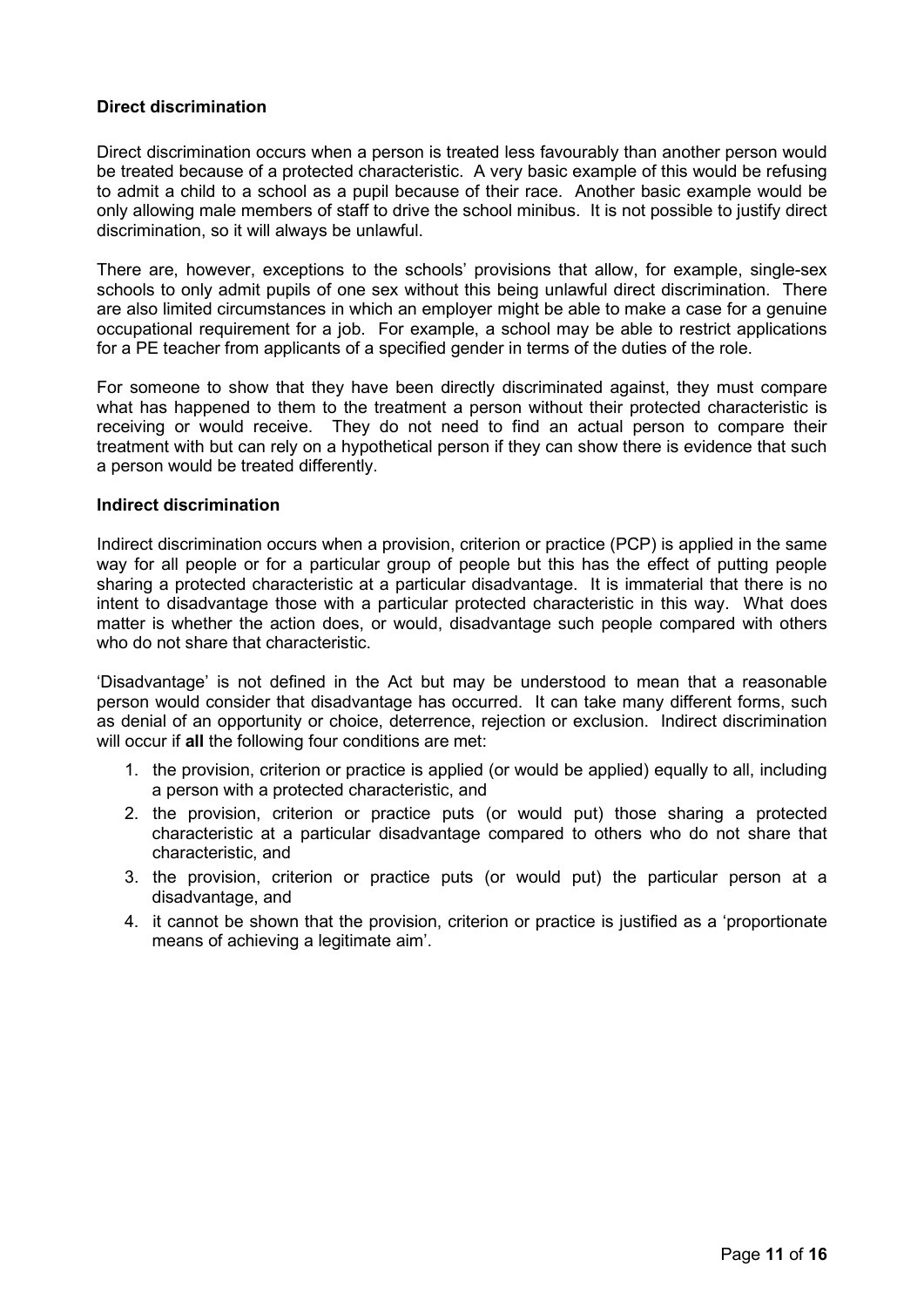## **Positive action**

Those with protected characteristics may be disadvantaged for social or economic reasons or for reasons to do with past or present discrimination. The Act contains provisions that enable schools to take positive action to tackle the particular disadvantage, different needs or disproportionately low participation of, for example, a particular pupil group, provided certain conditions are met.

These are known as the positive action provisions and allow (but do not require) schools to take proportionate action to address the disadvantage faced by particular groups of pupils.

Such action could include targeted provision of resources or putting in place additional or bespoke provision to benefit a particular disadvantaged pupil group.

Positive action is intended to be a measure that will allow schools to provide additional benefits to some pupils to address disadvantage and is not the same as positive discrimination. Positive discrimination would be providing preferential treatment for a particular disadvantaged pupil group that exceeded the positive action conditions.

It is never unlawful to treat disabled pupils (or applicants) more favourably than non-disabled pupils (or applicants). That is, a school is permitted to positively discriminate in favour of disabled pupils (or applicants).

## **Proportionate means of achieving a legitimate aim**

To be legitimate, the aim of the provision, criterion or practice must be legal and nondiscriminatory and must represent a real objective consideration.

In the context of school education, examples of legitimate aims might include:

- maintaining academic and other standards
- ensuring the health and safety and welfare of pupils.

Even if the aim is legitimate the means of achieving it must be proportionate. Proportionate means 'appropriate and necessary', but 'necessary' does not mean that the provision, criterion or practice is the only possible way of achieving the legitimate aim. Although the financial cost of using a less discriminatory approach cannot, by itself, provide a justification, cost can be taken into consideration as part of the school's justification, if there are other good reasons for adopting the chosen practice.

## **Provision, criterion or practice (PCP)**

These are not defined in the Act but can be interpreted widely and include:

- arrangements (for example, for deciding who to admit to the school or in preparing for a school trip)
- the way that education, or access to any related benefit, service or facility, is offered or provided
- one-off decisions
- proposals or directions to do something in a particular way.

They may be written out formally or they may just have evolved over time as the school has gradually worked out the best way of achieving what it wanted to do.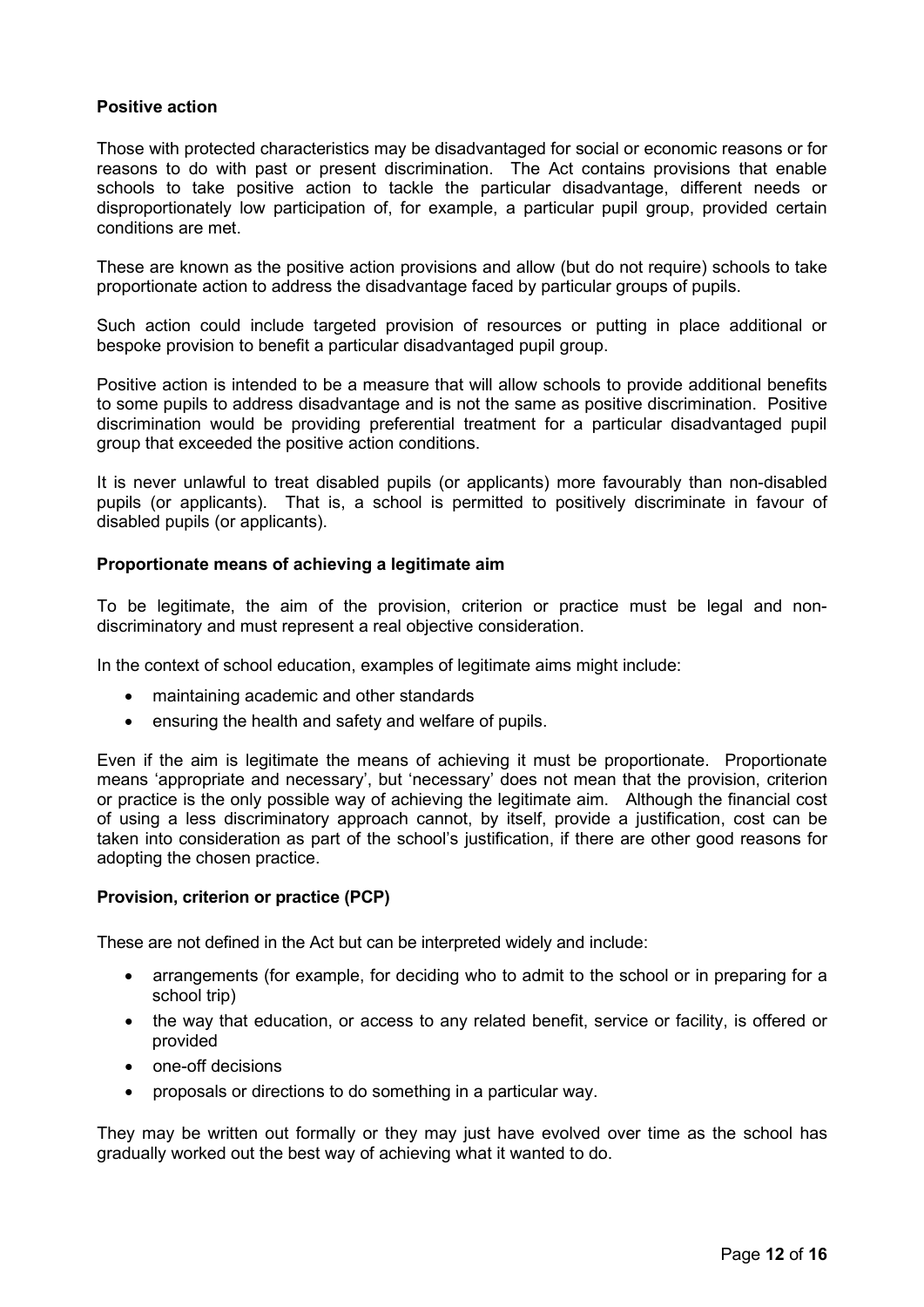## **Reasonable adjustments**

The reasonable adjustment duty requires steps to be taken to avoid disadvantage where a provision, criterion or practice puts disabled people at a substantial disadvantage. In relation to pupils this duty is owed to existing pupils, applicants and, in limited circumstances, to disabled former pupils in respect of the following areas:

- deciding who is admitted as a pupil
- the provision of education
- access to any related benefit, service or facility.

For employees, and potential employees, the duty to make reasonable adjustments aims to make sure that, as far as is reasonable, a disabled worker has the same access to everything that is involved in carrying out (and keeping) a job as a non-disabled person.

Schools cannot justify a failure to make a reasonable adjustment: where the duty arises: the issue will be whether or not an adjustment is 'reasonable' and this is an objective question for a tribunal (in the last resort) to ultimately determine.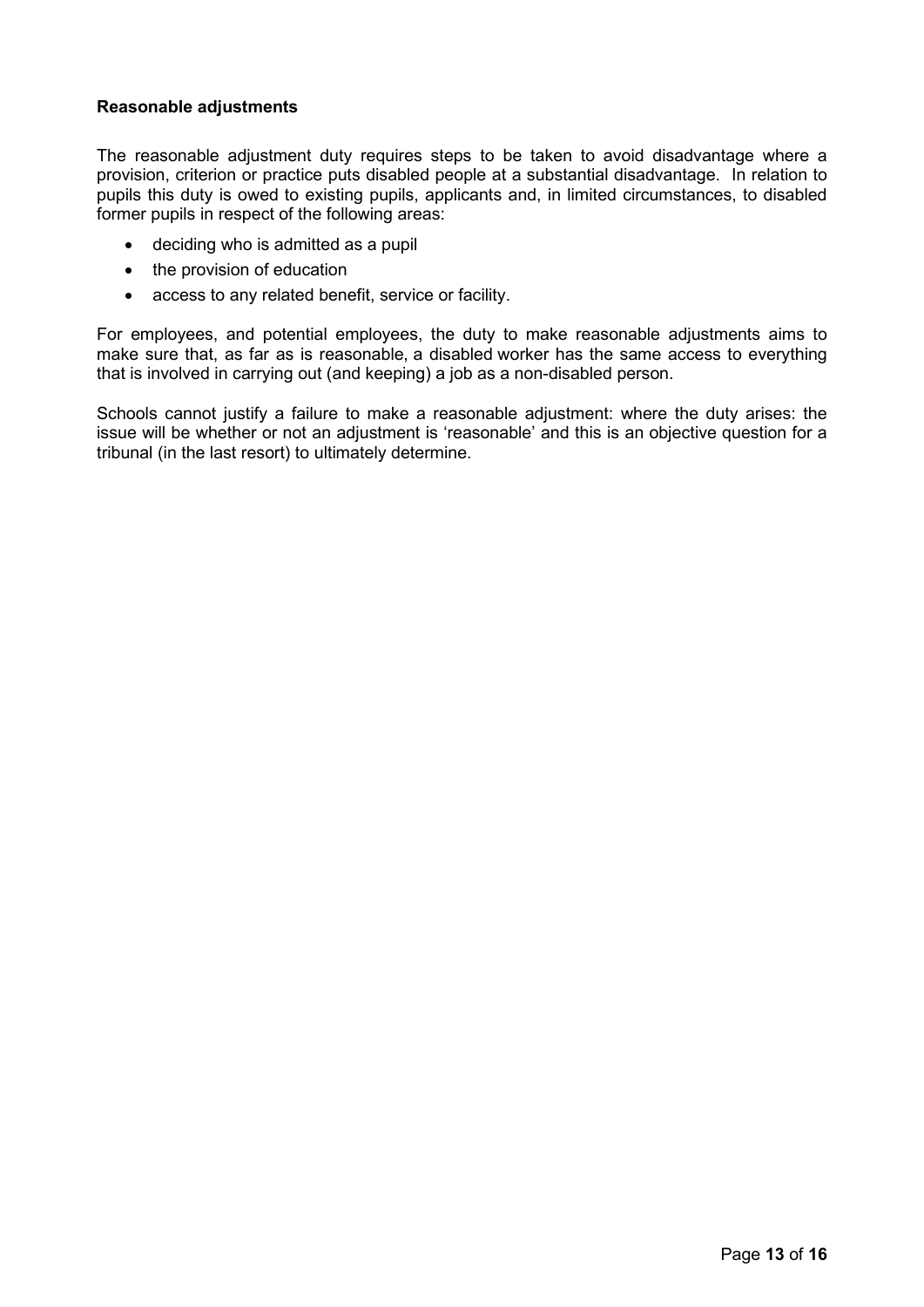# <span id="page-13-0"></span>**Appendix 2: Examples of school activities contributing to equalities best practice**

# **Pupil attainment**

- Use of ASP/RAISE online analysis to track pupil progress by different groups
- Analysis of SATs by gender
- Action points arising from analysis of pupil performance tracking, such as intervention programmes
- Activities for Gifted and Talented children

## **Addressing prejudice and bullying**

- Anti-bullying initiatives
- Playground buddies and friends
- Use of CCTV to monitor school
- Anti-bullying policy reviewed by all pupils every year

## **Pupils' behaviour**

- Weekly behaviour tracker in each class and pupils discuss their ratings with teachers
- All incidents are logged

## **Pupils' attendance**

- Attendance initiatives
- Proactive schemes with parents and carers where attendance is an issue

## **The extent to which pupils contribute to the school and wider community**

- Ensuring clubs are available to everyone and monitoring attendance
- Using adaptations and reasonable adjustments for sports and PE
- Curriculum enhancement days
- Analysis of extended school data and ability to access out of school activities

## **The extent of pupils' spiritual, moral, social and cultural development**

- Use of global curriculum
- Assembly themes
- Multicultural week
- Involved in Black History Month etc
- Visits from different religions/denominations/faiths
- Celebrating and highlight key events, such as Paralympics, Deaf Awareness Week, Learning Disability Week, Disability Awareness Week

## **The effectiveness of the school's engagement with parents and carers**

- Parental survey on transition
- Use of a range of media, such as website and newsletters to keep stakeholders up to date
- Headteacher blog on school website
- Analysis of attendance at family learning events held on evenings/weekends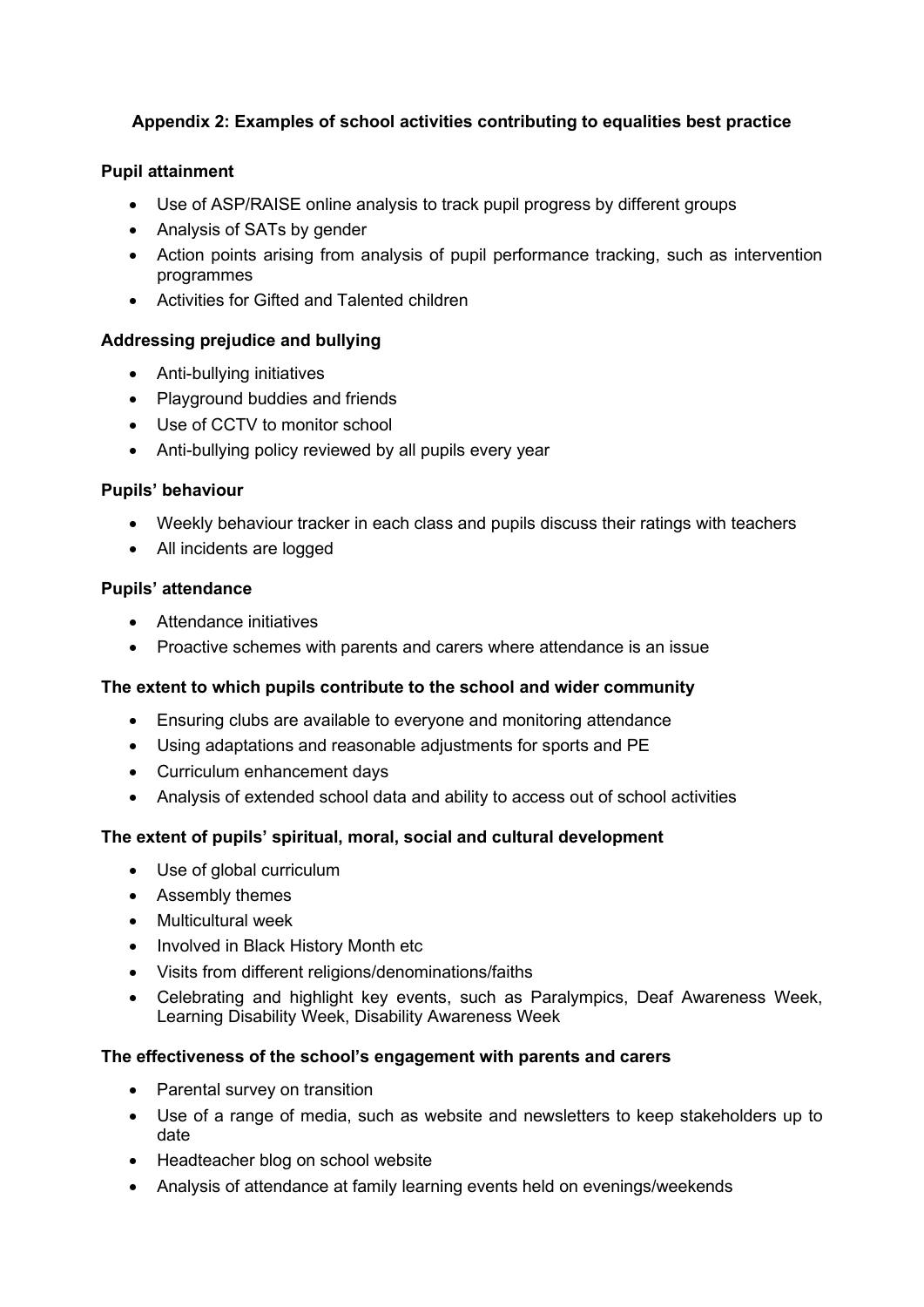# **The effectiveness of partnerships in promoting learning and well-being**

- English as an Additional Language (EAL) services
- Use Parent Support Advisers to support parents/carers with EAL, disabled children, etc
- Cluster meetings to allow schools to come together for training and development

# **The effectiveness of the governing body in challenging and supporting the school so that weaknesses are tackled decisively and statutory responsibilities met**

- Single equality scheme action plan cross-referenced with SIDP
- Governor curriculum participation governor learning walks with HT
- Governor focus meetings

# **The effectiveness with which the school promotes equal opportunity and tackles discrimination**

- Use of pupil attainment data to track progress by different equality groups
- Relevant learning experiences through differentiation suited to learning abilities of pupils
- Non-stereotypical gender activities are actively promoted throughout the curriculum
- All staff are aware of and act upon the school's approach to reporting incidents
- Regular feedback on progress of equality action plan to whole school community

## **The effectiveness with which the school promotes community cohesion**

- Links with overseas schools teachers and pupils
- Involvement in lottery funded community activities
- Plan for the future community not just the existing community
- Identify and utilise community role model
- Chair of governing body forms links with community members and involves them in the life of the school
- School twinning project

## **Family, community and partnership**

- Explain to parents/carers the importance of supporting equality expectations via website, parents' evenings, open evenings
- Notice on display in reception/foyer stating equality/respect expectations
- Equality statement given to external providers with school's expectations in relation to equality

## **Staff and governors**

- CPD log of all staff training activities
- Use statement about commitment to equality on all recruitment materials job advert, application pack, etc
- Guarantee an interview to any disabled person who applies for a post at school, provided that the individual meets all the essential criteria on the relevant person specification (Positive About Disabled Scheme)